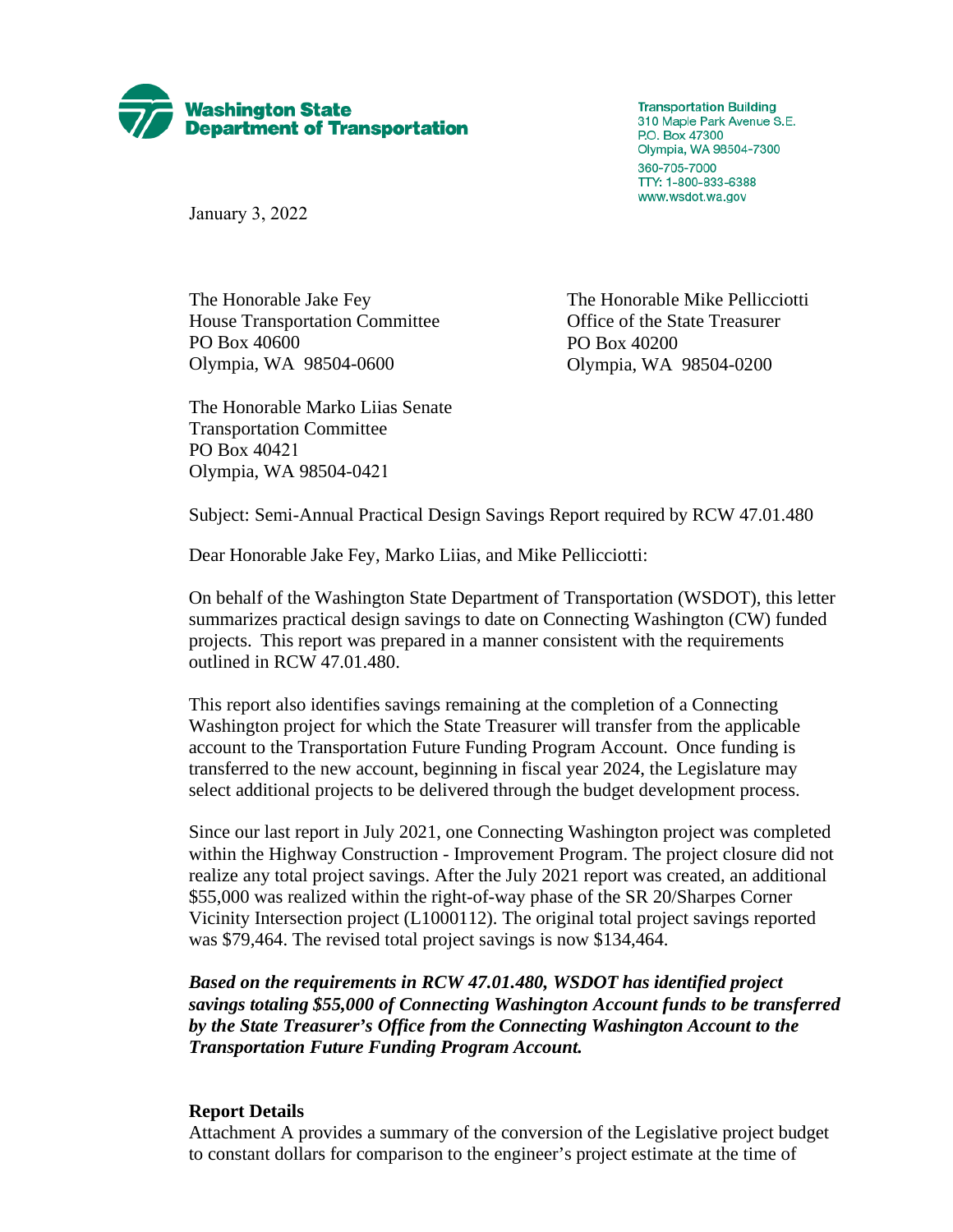Honorable Fey, Liias, and Pellicciotti January 3, 2022 Page 2

construction advertisement also in constant dollars. If the Legislative project budget is larger than the engineer's project estimate, the difference is reported as practical design savings. To keep the report from becoming too lengthy, projects previously reported on this attachment have been removed and are listed in Attachment B. This Attachment A report includes projects advertised or authorized for construction between May  $1<sup>st</sup>$ , 2021 and October 31 $<sup>st</sup>$ , 2021. Three projects within the Highway</sup> Construction - Improvement Program, and one Local Programs project have gone to ad within the reporting period and had no calculated practical design savings. Cumulative practical design savings are included in the report.

Attachment B provides a summary of the CW projects advertised and had practical design savings calculated. These projects are in construction and will have actual savings calculated when the projects are complete and closed. One project was completed within the reporting period. The project was in the Highway Construction – Improvement Program, L2000202, SR 240/Duportail Rd Intersection Improvements in Benton County. This project has closed, expending less than originally planned. However, this project is within a Legislative BIN and the savings have been transferred to another project within the corridor. Total savings within the Legislative BIN will be reported when all projects are complete.

Attachment C provides background and assumptions used in preparation of this report.

Please contact Jay Alexander, Director of Capital Program Development and Management at (360) 705-7121 o[r alexanja@wsdot.wa.gov](mailto:alexanja@wsdot.wa.gov) if you have any questions about this report.

Sincerely,

Roger Millar, P.E., FASCE, FAICP Secretary of Transportation

RM:jd Enclosure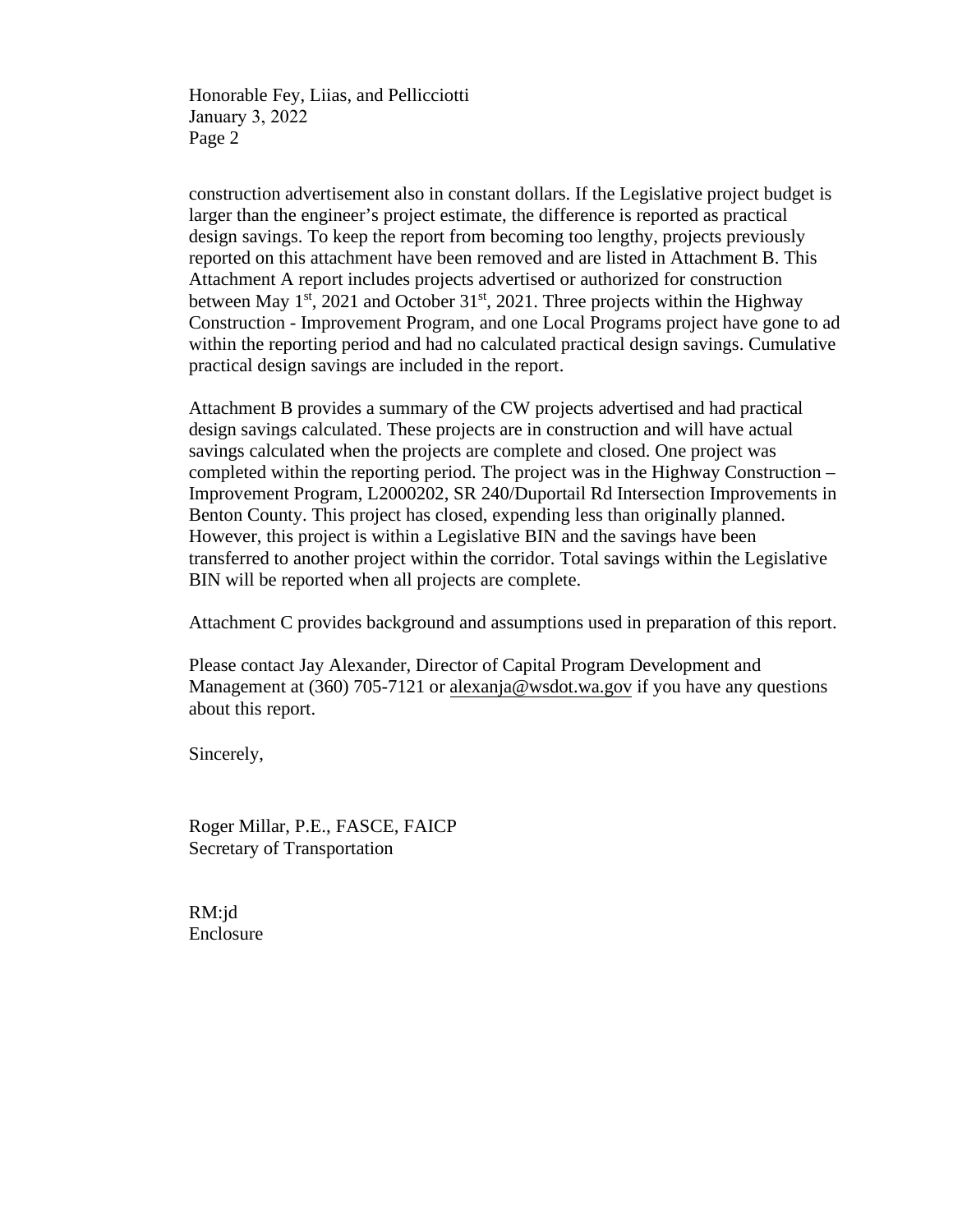## **Constant Dollar Conversion Assumptions for Calculating Savings Attributable to Practical Design**

| Program               | Legislative<br>BIN <sup>1</sup>   | Project Title <sup>2</sup>                                                                                | <b>Legislative Project</b><br><b>Cost Estimate</b><br>in YOE \$<br>(inflated) <sup>3</sup> | Cost<br>in 2014 \$<br>(uninflated) <sup>4</sup> | <b>Engineers</b><br><b>Estimate at</b><br><b>Advertisement</b><br>in 2014 \$<br>(uninflated) <sup>5</sup> | <b>Practical Design</b><br>Savings <sup>6</sup>                |  |
|-----------------------|-----------------------------------|-----------------------------------------------------------------------------------------------------------|--------------------------------------------------------------------------------------------|-------------------------------------------------|-----------------------------------------------------------------------------------------------------------|----------------------------------------------------------------|--|
|                       |                                   | <b>Highway Construction - Improvement Program</b>                                                         |                                                                                            |                                                 |                                                                                                           |                                                                |  |
|                       |                                   | <b>Previously Reported Practical Design Savings</b>                                                       |                                                                                            |                                                 |                                                                                                           | 58,333,000                                                     |  |
|                       | M00600R                           | SR 167/SR 509 Puget Sound Gateway                                                                         | 1,875,500,000                                                                              | 1,474,652,000                                   |                                                                                                           | $0^{8,9}$                                                      |  |
|                       |                                   | SR 167/I-5 to SR 509 - Stage 1A<br>SR 509/I-5 & SR 516 I/C to 28th/24th Ave S - SR 509 Completion         |                                                                                            | 51,092,000<br>366,671,000                       | 51,092,000<br>415,367,000                                                                                 | $0^9$                                                          |  |
|                       |                                   | Stage 1                                                                                                   |                                                                                            |                                                 |                                                                                                           |                                                                |  |
|                       |                                   | SR 509/28th/24th Ave S - City of SeaTac Lead                                                              |                                                                                            | 3,340,000                                       | 3,340,000                                                                                                 | $0^9$                                                          |  |
|                       |                                   | SR 509/King County Trail (WSDOT Contribution)                                                             |                                                                                            | 8,922,000                                       | 8,548,000                                                                                                 | $0^8$                                                          |  |
|                       |                                   | SR 509/ST Stage 1 Elements (WSDOT Contribution)                                                           |                                                                                            | 43,614,000                                      | 43,614,000                                                                                                | $0^8$                                                          |  |
|                       |                                   | SR 167/I-5 to SR 509 - Stage 1B                                                                           |                                                                                            | 410,336,000                                     | 422,388,000                                                                                               | $\mathbf 0$                                                    |  |
|                       |                                   | SR 167/SR 509 Puget Sound Gateway<br>(Additional construction packages yet to be determined)              |                                                                                            | 590,677,000                                     |                                                                                                           |                                                                |  |
|                       |                                   | <b>Highway Construction - Preservation Program</b><br><b>Previously Reported Practical Design Savings</b> |                                                                                            |                                                 |                                                                                                           | 2,399,000                                                      |  |
|                       |                                   | No projects advertised during this reporting period                                                       |                                                                                            |                                                 |                                                                                                           |                                                                |  |
|                       | <b>Ferry Capital Program</b>      | <b>Previously Reported Practical Design Savings</b>                                                       |                                                                                            |                                                 |                                                                                                           | 578,000                                                        |  |
|                       |                                   |                                                                                                           |                                                                                            |                                                 |                                                                                                           |                                                                |  |
|                       |                                   | No projects advertised during this reporting period                                                       |                                                                                            |                                                 |                                                                                                           |                                                                |  |
|                       | <b>Facilities Capital Program</b> |                                                                                                           |                                                                                            |                                                 |                                                                                                           |                                                                |  |
|                       |                                   | No projects advertised during this reporting period                                                       |                                                                                            |                                                 |                                                                                                           |                                                                |  |
|                       | <b>Rail Capital Program</b>       |                                                                                                           |                                                                                            |                                                 |                                                                                                           |                                                                |  |
|                       |                                   | <b>Previously Reported Practical Design Savings</b>                                                       |                                                                                            |                                                 |                                                                                                           | 548,000                                                        |  |
| Program               | Legislative<br>BIN <sup>1</sup>   | Project Title <sup>2</sup>                                                                                | Legislative<br>Project<br>Contribution                                                     |                                                 |                                                                                                           | Local<br>Jurisdiction<br>Self-Reported<br>Savings <sup>7</sup> |  |
| <b>Local Programs</b> |                                   |                                                                                                           |                                                                                            |                                                 |                                                                                                           |                                                                |  |
|                       | L2220059                          | SR 516/Jenkins Creek to 185th Avenue - Widening                                                           | 12,600,000                                                                                 |                                                 |                                                                                                           | $\mathbf 0$                                                    |  |
|                       | Summary                           |                                                                                                           |                                                                                            |                                                 |                                                                                                           |                                                                |  |
|                       |                                   | <b>Practical Design Savings in this Report</b>                                                            |                                                                                            |                                                 |                                                                                                           | 0                                                              |  |
|                       |                                   | <b>Cumulative Practical Design Savings by Program</b>                                                     |                                                                                            |                                                 |                                                                                                           |                                                                |  |
|                       |                                   | Highway Construction - Improvement Program                                                                |                                                                                            |                                                 |                                                                                                           | 58,333,000                                                     |  |
|                       |                                   | Highway Construction - Preservation Program                                                               |                                                                                            |                                                 |                                                                                                           | 2,399,000<br>578,000                                           |  |
|                       | Ferry Capital Program             |                                                                                                           |                                                                                            |                                                 |                                                                                                           |                                                                |  |
|                       |                                   | <b>Facilities Capital Program</b>                                                                         |                                                                                            |                                                 |                                                                                                           | 0                                                              |  |
|                       |                                   | Rail Capital Program<br><b>Local Programs</b>                                                             |                                                                                            |                                                 | 548,000<br>$\Omega$                                                                                       |                                                                |  |
|                       |                                   | Cumulative Practical Design Savings through October 31 <sup>st</sup> , 2021                               |                                                                                            |                                                 |                                                                                                           | 61,858,000                                                     |  |
|                       |                                   |                                                                                                           |                                                                                            |                                                 |                                                                                                           |                                                                |  |

NOTE: This semi-annual report reflects delivery information for those projects advertised in the reporting cycle, May 1<sup>st</sup>, 2021 through October 31<sup>st</sup>, 2021. Summary Practical Design Savings will be reflected in each report.

#### **Footnotes:**

<sup>1</sup> Legislative project identification number.

 $<sup>2</sup>$  Project title from the 2015 Legislative Budget is shown in bold. The legislative project may be delivered using multiple construction projects. In this case, the construction projects</sup> are shown below the bolded legislative project. This additional detail is provided as construction projects are advertised.

<sup>3</sup> Total project cost from the 2015 Legislative project list in Year of Expenditure (YOE) dollars.

4 Project cost portrayed in 2014 dollars deflated by the index in use by the department in December 2014.

<sup>5</sup> Engineer's estimate of total project cost at advertisement in 2014 dollars. Deflated using the index in use by the department at the time of project AD/RFP.

 $6$  Practical Design Savings are reported following construction advertisement in nominal dollars; prior to the completion of construction. Practical solutions are calculated by comparing the legislative uninflated project cost estimate with the uninflated project estimate at advertisement or release of a Request for Proposal (RFP) for design-build projects. The two uninflated project estimates are stated in the same year current dollars for calculating the practical design savings exclusive of inflationary impacts.

 $^7$  Information on Connecting WA projects managed by local jurisdictions is self-reported by the local jurisdiction.

 $^8$  Connecting WA funded the construction phase only. No Practical Design Savings are calculated for construction only projects. <sup>9</sup>Previously reported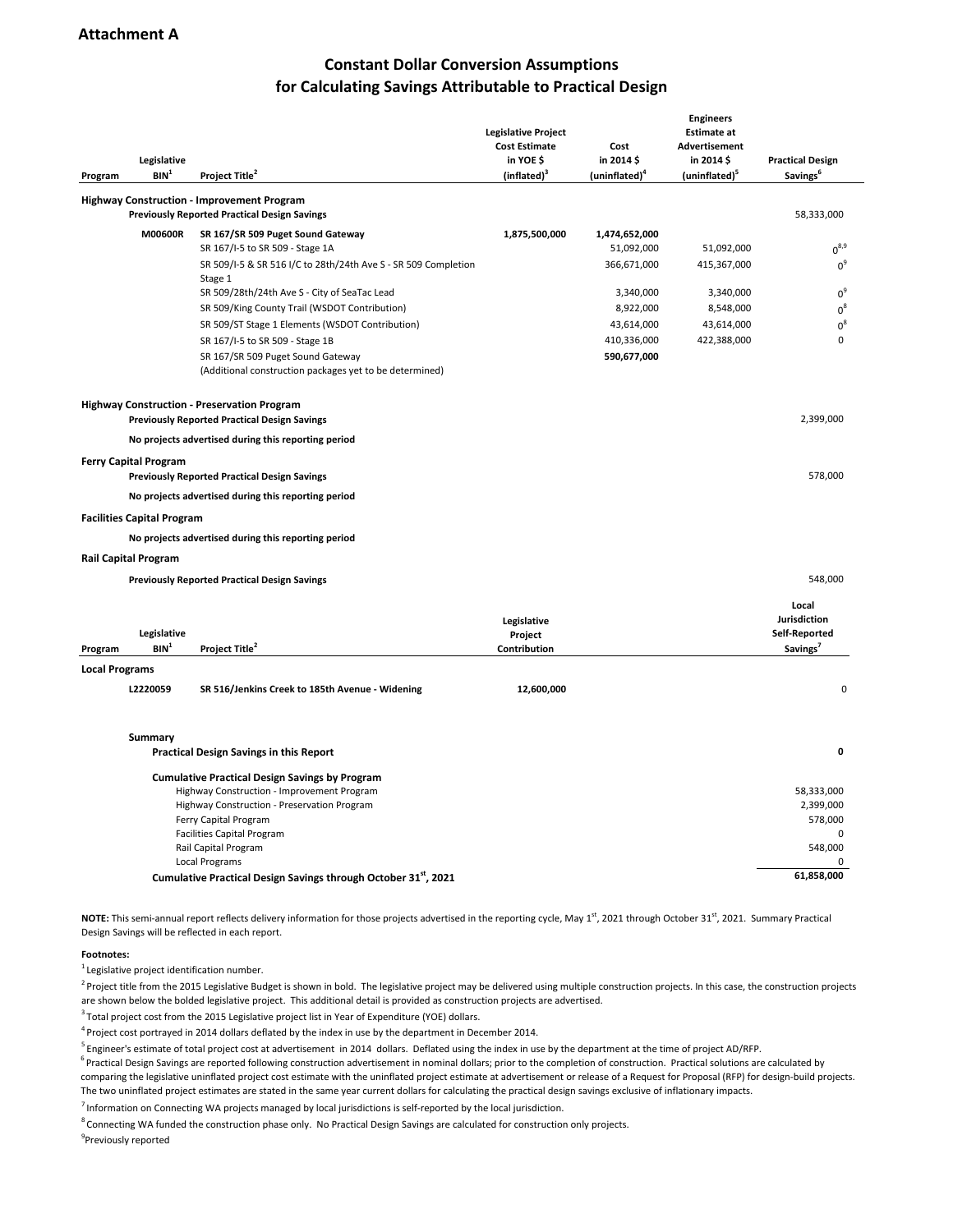# **Semi-Annual Project Savings Report to the State Treasurer and Legislative Transportation Committees Active Projects**

| Program | Legislative<br>BIN <sup>1</sup> | Project Title <sup>2</sup>                                                                                                                                                             | <b>Practical</b><br>Design<br>Savings <sup>3</sup> | <b>Unused</b><br>Contingency <sup>4</sup> | <b>Retired</b><br>Risk<br>Savings <sup>5</sup> | <b>Total</b><br><b>Savings</b><br>Available <sup>6</sup> | <b>Estimated</b><br><b>Savings</b><br><b>Available</b><br>Date <sup>7</sup> |  |
|---------|---------------------------------|----------------------------------------------------------------------------------------------------------------------------------------------------------------------------------------|----------------------------------------------------|-------------------------------------------|------------------------------------------------|----------------------------------------------------------|-----------------------------------------------------------------------------|--|
|         |                                 | <b>Highway Construction - Improvement Program</b>                                                                                                                                      |                                                    |                                           |                                                |                                                          |                                                                             |  |
|         | L1000112                        | SR 20/Sharpes Corner Vicinity<br>Intersection                                                                                                                                          | 1,942,000                                          | 0                                         | 79,464                                         | 55,000 <sup>13</sup>                                     |                                                                             |  |
|         | L1000157                        | <b>SR 14 Access Improvements</b>                                                                                                                                                       | 0                                                  | TBD <sup>9</sup>                          | TBD <sup>9</sup>                               | TBD <sup>9</sup>                                         | 1/31/2022                                                                   |  |
|         | L1000110                        | I-405/NE 132nd Interchange -<br><b>Totem Lake</b>                                                                                                                                      | $\overline{0}$                                     | TBD <sup>9</sup>                          | TBD <sup>9</sup>                               | TBD <sup>9</sup>                                         | 1/1/2026                                                                    |  |
|         | L1100110                        | I-5/Marvin Road/SR 510<br>Interchange                                                                                                                                                  | 23,488,000                                         | TBD <sup>9</sup>                          | TBD <sup>9</sup>                               | TBD <sup>9</sup>                                         | 1/1/2025                                                                    |  |
|         | L1100101                        | SR 520/148th Ave NE Overlake<br><b>Access Ramp</b>                                                                                                                                     | $\overline{0}$                                     | TBD <sup>9</sup>                          | TBD <sup>9</sup>                               | TBD <sup>9</sup>                                         | 1/1/2025                                                                    |  |
|         | L2000058                        | US 195/Colfax to Spangle - Add<br><b>Passing Lane</b><br>US 195/Colfax to Spangle - Add<br>Passing Lane Stage 2                                                                        | 25,000                                             | TBD <sup>9</sup>                          | TBD <sup>9</sup>                               | TBD <sup>9</sup>                                         | 7/1/2022                                                                    |  |
|         | L2000074                        | SR 14/ Wind River Junction                                                                                                                                                             | 0                                                  | TBD <sup>9</sup>                          | TBD <sup>9</sup>                               | TBD <sup>9</sup>                                         | 7/1/2022                                                                    |  |
|         | L2000094                        | I-90/Medical Lake & Geiger<br>Interchanges<br>I-90/Medical Lake I/C to Geiger<br>Field I/C - Reconstruction<br>I-90/Medical Lake I/C to Geiger<br>Field I/C - Reconstruction - Phase 2 | 394,000<br>1,995,000                               | TBD <sup>9</sup><br>TBD <sup>9</sup>      | TBD <sup>9</sup><br>TBD <sup>9</sup>           | TBD <sup>9</sup><br>TBD <sup>9</sup>                     | 7/1/2023<br>7/1/2023                                                        |  |
|         | L2000117                        | SR 501/I-5 to Port of Vancouver                                                                                                                                                        | $\overline{0}$                                     | TBD <sup>9</sup>                          | TBD <sup>9</sup>                               | TBD <sup>9</sup>                                         | 1/1/2023                                                                    |  |
|         | L2000119                        | I-5/Northbound on-ramp at<br><b>Bakerview</b>                                                                                                                                          | 10,000,000                                         | TBD <sup>9</sup>                          | TBD <sup>9</sup>                               | TBD <sup>9</sup>                                         | 7/1/2023                                                                    |  |
|         | L2000122                        | I-90/Barker to Harvard - Improve<br><b>Interchanges &amp; Local Roads</b>                                                                                                              |                                                    |                                           |                                                |                                                          |                                                                             |  |
|         |                                 | I-90/Barker to Harvard - Improve<br>Interchanges and Local Roads                                                                                                                       | 0                                                  | TBD <sup>9</sup>                          | TBD <sup>9</sup>                               | TBD <sup>9</sup>                                         | 1/1/2023                                                                    |  |
|         |                                 | I-90/Barker to Harvard - WB on-<br>Ramp Improvement                                                                                                                                    | 458,000                                            | TBD <sup>9</sup>                          | TBD <sup>9</sup>                               | TBD <sup>9</sup>                                         | 1/1/2023                                                                    |  |
|         |                                 | I-90/Barker to Harvard - Add Lane<br>Harvard Rd Bridge                                                                                                                                 | 0                                                  | TBD <sup>9</sup>                          | TBD <sup>9</sup>                               | TBD <sup>9</sup>                                         | 1/1/2023                                                                    |  |
|         |                                 | I-90/Barker to Harvard Phase 2 -<br>Improve Interchanges and Local                                                                                                                     | $0^8$                                              | TBD <sup>9</sup>                          | TBD <sup>9</sup>                               | TBD <sup>9</sup>                                         | 1/1/2023                                                                    |  |
|         | L2000123                        | I-82/EB WB On and Off Ramps                                                                                                                                                            | 8,769,000                                          | TBD <sup>9</sup>                          | TBD <sup>9</sup>                               | TBD <sup>9</sup>                                         | 7/1/2022                                                                    |  |
|         | L2000127                        | <b>US 395/Ridgeline Intersection</b>                                                                                                                                                   | $0^8$                                              | TBD <sup>9</sup>                          | TBD <sup>9</sup>                               | TBD <sup>9</sup>                                         | 1/1/2024                                                                    |  |
|         | L2000128                        | US 395/Safety Corridor<br>Improvements                                                                                                                                                 | 1,340,000                                          | TBD <sup>9</sup>                          | TBD <sup>9</sup>                               | TBD <sup>9</sup>                                         | 7/1/2022                                                                    |  |
|         | L2000170                        | SR 125/9th Street Plaza -<br><b>Intersection Improvements</b>                                                                                                                          |                                                    |                                           |                                                |                                                          |                                                                             |  |
|         |                                 | SR 125/Plaza Way - Intersection<br><b>Improvements</b>                                                                                                                                 | $\overline{0}$                                     | TBD <sup>9</sup>                          | TBD <sup>9</sup>                               | TBD <sup>9</sup>                                         | 7/1/2023                                                                    |  |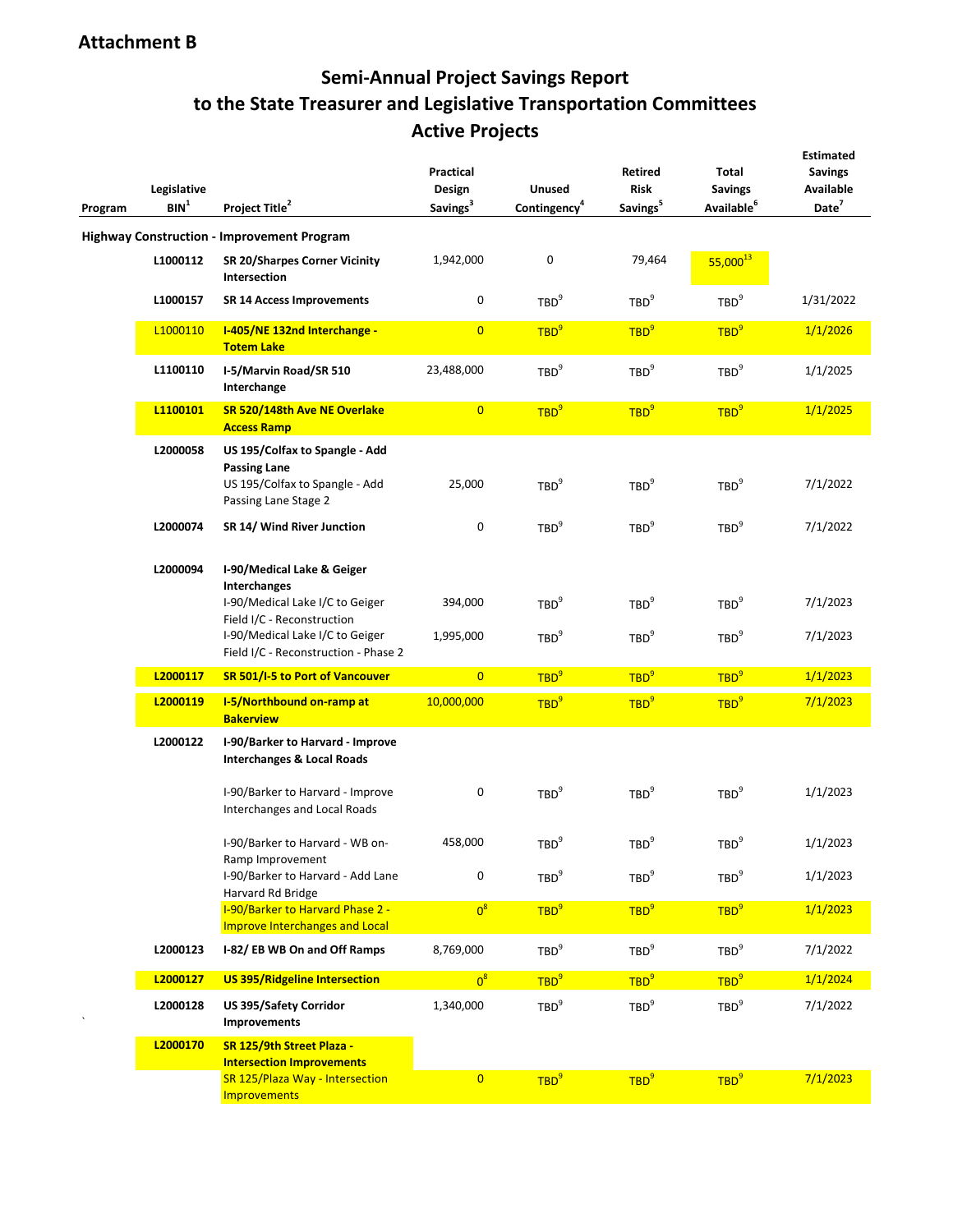|         | Legislative      |                                                                                                 | Practical<br>Design<br><b>Unused</b> |                                      | Retired<br><b>Risk</b>               | Total<br><b>Savings</b>              | <b>Estimated</b><br><b>Savings</b><br><b>Available</b> |
|---------|------------------|-------------------------------------------------------------------------------------------------|--------------------------------------|--------------------------------------|--------------------------------------|--------------------------------------|--------------------------------------------------------|
| Program | BIN <sup>1</sup> | Project Title <sup>2</sup>                                                                      | Savings <sup>3</sup>                 | Contingency <sup>4</sup>             | Savings <sup>5</sup>                 | Available <sup>6</sup>               | Date <sup>7</sup>                                      |
|         | L2000201         | I-90/Eastgate to SR 900 - Corridor<br><b>Improvements</b>                                       | 9,473,000                            | TBD <sup>9</sup>                     | TBD <sup>9</sup>                     | TBD <sup>9</sup>                     | 7/1/2023                                               |
|         | L2000202         | SR 240/Richland Corridor<br>Improvements                                                        |                                      |                                      |                                      |                                      |                                                        |
|         |                  | SR 240/Duportail Rd Intersection<br>Improvements                                                | 0 <sup>11</sup>                      | $\overline{0}$                       | $\overline{0}$                       | $0^9$                                | 7/1/2025                                               |
|         | L2000223         | I-5/Rebuild Chamber Way<br>Interchange Improvements                                             |                                      |                                      |                                      |                                      |                                                        |
|         |                  | I-5/Chamber Way Bridge -<br><b>Emergency Repair and Replacement</b>                             | $0^8$                                | TBD <sup>9</sup>                     | TBD <sup>9</sup>                     | TBD <sup>9</sup>                     | 7/1/2027                                               |
|         | M00100R          | <b>I-5 JBLM Corridor Improvements</b>                                                           |                                      |                                      |                                      |                                      |                                                        |
|         |                  | I-5/Steilacoom-Dupont Rd to<br>Thorne Ln - Corridor Improvements                                | 0                                    | TBD <sup>9</sup>                     | TBD <sup>9</sup>                     | TBD <sup>9</sup>                     | 7/1/2027                                               |
|         | M00400R          | SR 520 Seattle Corridor<br><b>Improvements - West End</b>                                       |                                      |                                      |                                      |                                      |                                                        |
|         |                  | SR 520/Montlake to Lake<br>Washington - I/C and Bridge<br>Replacement                           | 2,268,000                            | TBD <sup>9</sup>                     | TBD <sup>9</sup>                     | TBD <sup>9</sup>                     | 7/1/2027                                               |
|         |                  | SR 520/I-5 Interchange -<br>Improvement                                                         | $\overline{0}$                       | TBD <sup>9</sup>                     | TBD <sup>9</sup>                     | TBD <sup>9</sup>                     | 7/1/2027                                               |
|         | <b>M00500R</b>   | I-90 Snoqualmie Pass - Widen to<br>Easton                                                       |                                      |                                      |                                      |                                      |                                                        |
|         |                  | I-90/Stampede Pass I/C EB - Replace<br>Concrete Panels<br>I-90/Easton Hill to W Easton I/C WB - | 0<br>$0^8$                           | TBD <sup>9</sup><br>TBD <sup>9</sup> | TBD <sup>9</sup><br>TBD <sup>9</sup> | TBD <sup>9</sup><br>TBD <sup>9</sup> | 7/1/2029<br>7/1/2029                                   |
|         |                  | Replace Bridge and Build Detour                                                                 |                                      |                                      |                                      |                                      |                                                        |
|         |                  | <b>Concrete Panels</b>                                                                          |                                      |                                      |                                      |                                      |                                                        |
|         | <b>M00600R</b>   | SR 167/SR 509 Puget Sound<br>Gateway                                                            |                                      |                                      |                                      |                                      |                                                        |
|         |                  | SR 167/I-5 to SR 509 - Stage 1A                                                                 | 0                                    | TBD <sup>9</sup>                     | TBD <sup>9</sup>                     | TBD <sup>9</sup>                     | 7/1/2033                                               |
|         |                  | SR 509/I-5 & SR 516 I/C to<br>28th/24th Ave S - SR 509<br><b>Completion Stage 1</b>             | $\overline{0}$                       | TBD <sup>9</sup>                     | TBD <sup>9</sup>                     | TBD <sup>9</sup>                     | 7/1/2033                                               |
|         | <b>M00800R</b>   | US 395 North Spokane Corridor                                                                   |                                      |                                      |                                      |                                      |                                                        |
|         |                  | US 395/NSC Columbia to Freya<br>US 395/NSC BNSF - 2nd Railroad                                  | 0<br>0                               | TBD <sup>9</sup><br>TBD <sup>9</sup> | TBD <sup>9</sup><br>TBD <sup>9</sup> | TBD <sup>9</sup><br>TBD <sup>9</sup> | 7/1/2023<br>7/1/2023                                   |
|         |                  | Realignment<br>US 395/NSC Spokane River to                                                      | 0                                    | TBD <sup>9</sup>                     | TBD <sup>9</sup>                     | TBD <sup>9</sup>                     | 7/1/2023                                               |
|         |                  | Columbia<br>US 395/NSC Spokane River to                                                         | 2,465,000                            | TBD <sup>9</sup>                     | TBD <sup>9</sup>                     | TBD <sup>9</sup>                     | 7/1/2023                                               |
|         |                  | Columbia - Shared Use Path<br>US 395/NSC Sprague Ave to<br>Spokane River - Phase 1              | 0                                    | TBD <sup>9</sup>                     | TBD <sup>9</sup>                     | TBD <sup>9</sup>                     | 7/1/2023                                               |
|         | M00900R          | I-405 Renton to Lynwood - Corridor<br>Widening                                                  |                                      |                                      |                                      |                                      |                                                        |
|         |                  | I-405/SR 167 Direct Connector -<br>Widening                                                     | $0^8$                                | TBD <sup>9</sup>                     | TBD <sup>9</sup>                     | TBD <sup>9</sup>                     | 7/1/2029                                               |
|         |                  | I-405/Renton to Bellevue - Corridor<br>Widening & ETL (Stage 2)                                 | 0                                    | TBD <sup>9</sup>                     | TBD <sup>9</sup>                     | TBD <sup>9</sup>                     | 7/1/2029                                               |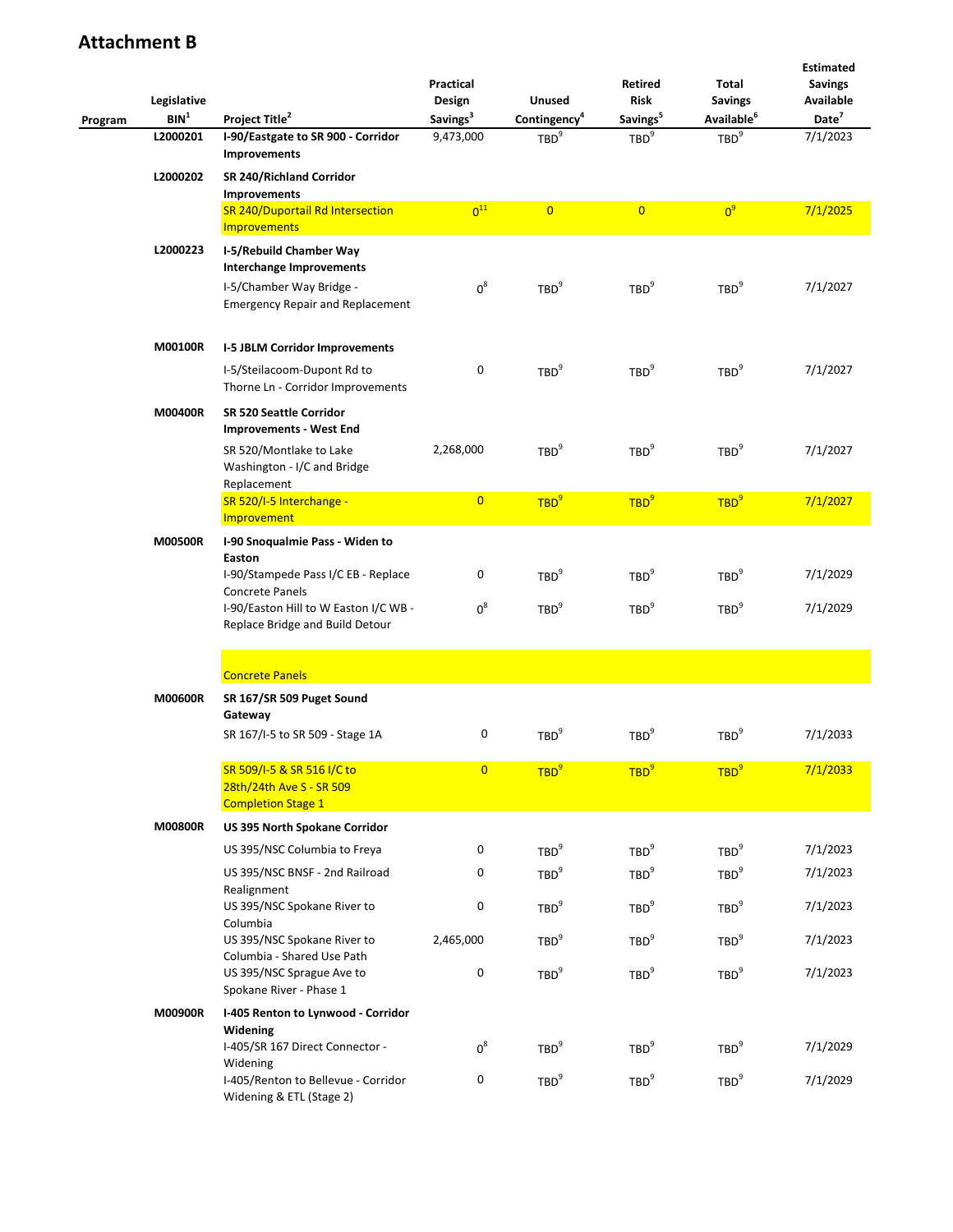|                              | Legislative                                                |                                                                                                                               | Practical<br>Design  | <b>Unused</b>                        | Retired<br><b>Risk</b>               | Total<br><b>Savings</b>              | <b>Estimated</b><br><b>Savings</b><br>Available |
|------------------------------|------------------------------------------------------------|-------------------------------------------------------------------------------------------------------------------------------|----------------------|--------------------------------------|--------------------------------------|--------------------------------------|-------------------------------------------------|
| Program                      | BIN <sup>1</sup>                                           | Project Title <sup>2</sup>                                                                                                    | Savings <sup>3</sup> | Contingency <sup>4</sup>             | Savings <sup>5</sup>                 | Available <sup>6</sup>               | Date <sup>7</sup>                               |
|                              | I-405/SR 167 Interchange Catch<br>Basins - Drainage Repair |                                                                                                                               | 0                    | TBD <sup>9</sup>                     | TBD <sup>9</sup>                     | TBD <sup>9</sup>                     | 7/1/2029                                        |
|                              | T20700SC                                                   | I-5/116th Street and 88th Street<br>Interchanges - Improvements<br>I-5/116th St NE Interchange -<br><b>Tulalip Tribe Lead</b> | $0^{11}$             | TBD <sup>9</sup>                     | TBD <sup>9</sup>                     | TBD <sup>9</sup>                     | 7/1/2025                                        |
|                              | T20900R                                                    | US-12/Walla Walla Corridor<br><b>Improvements</b><br>US 12/Nine Mile Hill to Frenchtown<br>Vic - Build New Highway            | 0                    | TBD <sup>9</sup>                     | TBD <sup>9</sup>                     | TBD <sup>9</sup>                     | 7/1/2025                                        |
|                              | T32800R                                                    | SR 518 Des Moines Interchange<br>Improvement                                                                                  | 259,000              | TBD <sup>9</sup>                     | TBD <sup>9</sup>                     | TBD <sup>9</sup>                     | 7/1/2022                                        |
|                              | G2000055                                                   | <b>Highway Construction - Preservation Program</b><br>Land Mobile Radio (LMR) Upgrade                                         | 0                    | TBD <sup>9</sup>                     | TBD <sup>9</sup>                     | TBD <sup>9</sup>                     | 7/1/2023                                        |
|                              | L2000075                                                   | US 12/Wildcat Bridge Replacement                                                                                              | 2,399,000            | TBD <sup>9</sup>                     | TBD <sup>9</sup>                     | TBD <sup>9</sup>                     | 7/1/2022                                        |
|                              | L2000116                                                   | SR 107/Chehalis River Bridge -<br><b>Structural Rehabilitation</b>                                                            | 0                    | TBD <sup>9</sup>                     | TBD <sup>9</sup>                     | TBD <sup>9</sup>                     | 7/1/2023                                        |
|                              | <b>Ferry Capital Program</b>                               |                                                                                                                               |                      |                                      |                                      |                                      |                                                 |
|                              | L2000109                                                   | #4 - 144 capacity vessel                                                                                                      | 0                    | TBD <sup>9</sup>                     | TBD <sup>9</sup>                     | TBD <sup>9</sup>                     | 7/1/2022                                        |
|                              | 900010L                                                    | <b>Seattle Tml Preservation</b><br>SR 519/Seattle Trm - Terminal Bldg                                                         | 0                    | TBD <sup>9</sup>                     | TBD <sup>9</sup>                     | TBD <sup>9</sup>                     | 7/1/2025                                        |
|                              |                                                            | & N. Trestle Replacement<br>SR 519/Seattle Trm Slip 3 - OHL &<br>Transfer Span Replacement                                    | 578,000              | TBD <sup>9</sup>                     | TBD <sup>9</sup>                     | TBD <sup>9</sup>                     | 7/1/2025                                        |
|                              |                                                            | SR 339/Seattle Trm - Passenger-<br>Only Ferry Facilities Replacement                                                          | 0                    | TBD <sup>9</sup>                     | TBD <sup>9</sup>                     | TBD <sup>9</sup>                     | 7/1/2025                                        |
|                              | 952515P                                                    | <b>Mukilteo Tml Improvement</b>                                                                                               | 0                    | TBD <sup>9</sup>                     | TBD <sup>9</sup>                     | TBD <sup>9</sup>                     | 7/1/2023                                        |
|                              | L2000166                                                   | <b>Clinton Tml Road Improvements</b>                                                                                          | 0                    | TBD <sup>9</sup>                     | TBD <sup>9</sup>                     | TBD <sup>9</sup>                     | 7/1/2023                                        |
|                              | <b>Facilities Capital Program</b>                          |                                                                                                                               |                      |                                      |                                      |                                      |                                                 |
|                              | L1000151                                                   | <b>Olympic Region Maintenance and</b><br><b>Administration Facility</b>                                                       | 0                    | TBD <sup>9</sup>                     | TBD <sup>9</sup>                     | TBD <sup>9</sup>                     | 7/1/2023                                        |
|                              | <b>Rail Capital Program</b>                                |                                                                                                                               |                      |                                      |                                      |                                      |                                                 |
|                              | L1000146                                                   | <b>Grays Harbor Rail Corridor Safety</b><br><b>Study</b>                                                                      | $0^{12}$             | TBD <sup>9</sup>                     | TBD <sup>9</sup>                     | TBD <sup>9</sup>                     | 7/1/2023                                        |
|                              | L1000147                                                   | <b>South Kelso Railroad Crossing</b>                                                                                          | 52,000               | TBD <sup>9</sup>                     | TBD <sup>9</sup>                     | TBD <sup>9</sup>                     | 7/1/2025                                        |
|                              | L1100080                                                   | <b>Port of Moses Lake</b>                                                                                                     | 496,000              | TBD <sup>9</sup>                     | TBD <sup>9</sup>                     | TBD <sup>9</sup>                     | 7/1/2024                                        |
| Local Programs <sup>10</sup> |                                                            |                                                                                                                               |                      |                                      |                                      |                                      |                                                 |
|                              | L1000081                                                   | <b>Community Facilities District</b><br><b>Improvements (Redmond)</b>                                                         |                      |                                      |                                      |                                      |                                                 |
|                              |                                                            | <b>Community Facilities District</b><br>Improvements - Stage 1<br><b>Community Facilities District</b>                        | 0<br>0               | TBD <sup>9</sup><br>TBD <sup>9</sup> | TBD <sup>9</sup><br>TBD <sup>9</sup> | TBD <sup>9</sup><br>TBD <sup>9</sup> | 7/1/2022<br>7/1/2022                            |
|                              |                                                            | Improvements - Stage 2                                                                                                        |                      |                                      |                                      |                                      |                                                 |
|                              | L1000087                                                   | I-5/Port of Tacoma Road<br>Interchange                                                                                        |                      |                                      |                                      |                                      |                                                 |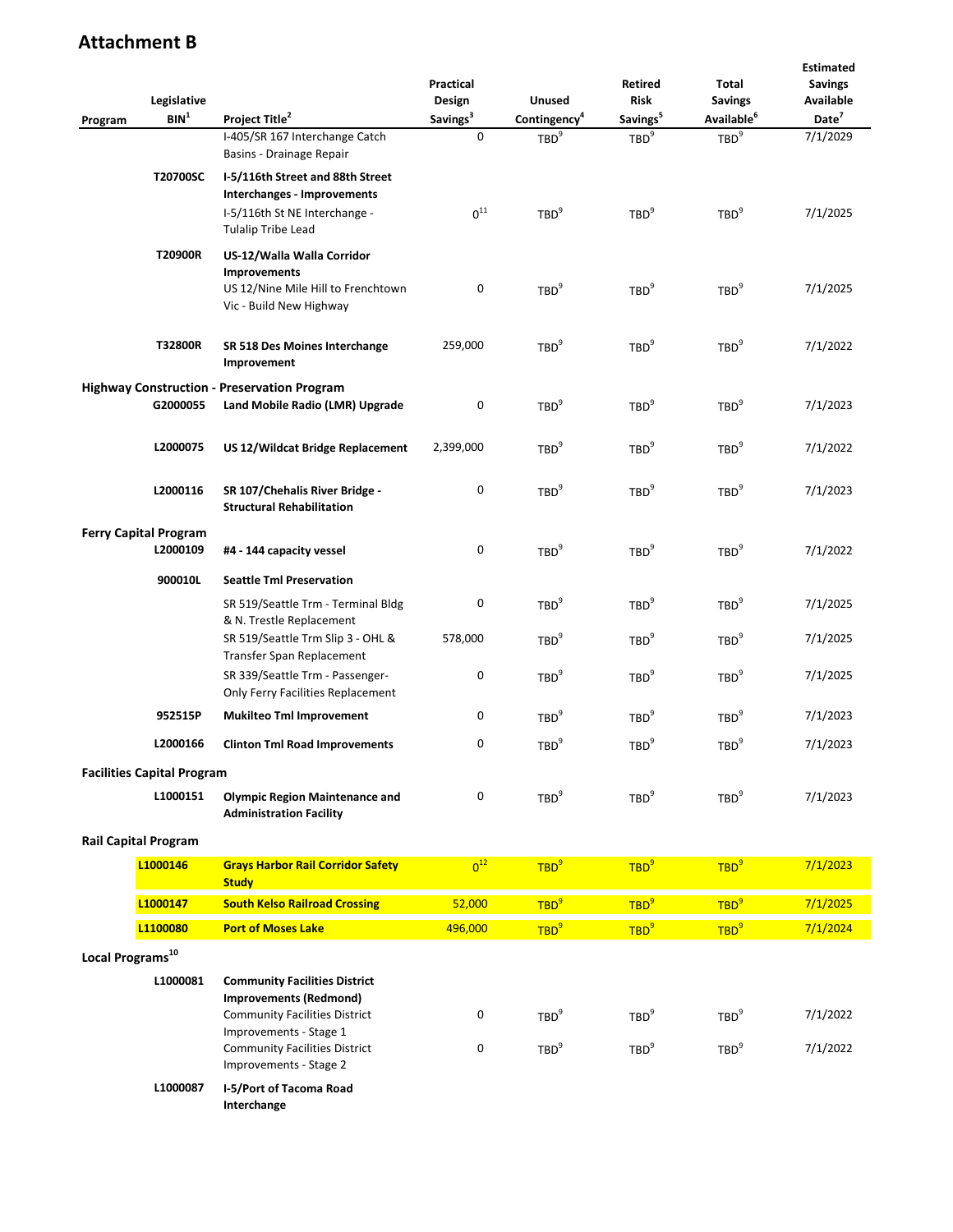|         | Legislative                                            |                                                                                                                                                                                                                                                                     | Practical<br>Design     | Unused                                                                       | <b>Retired</b><br><b>Risk</b>                                                | <b>Total</b><br><b>Savings</b>                                               | <b>Estimated</b><br><b>Savings</b><br>Available |
|---------|--------------------------------------------------------|---------------------------------------------------------------------------------------------------------------------------------------------------------------------------------------------------------------------------------------------------------------------|-------------------------|------------------------------------------------------------------------------|------------------------------------------------------------------------------|------------------------------------------------------------------------------|-------------------------------------------------|
| Program | BIN <sup>1</sup>                                       | Project Title <sup>2</sup>                                                                                                                                                                                                                                          | Savings <sup>3</sup>    | Contingency <sup>4</sup>                                                     | Savings <sup>5</sup>                                                         | Available <sup>6</sup>                                                       | Date <sup>7</sup>                               |
|         |                                                        | I-5/Port of Tacoma Road<br>Interchange - Stage 1                                                                                                                                                                                                                    | 0                       | TBD <sup>9</sup>                                                             | TBD <sup>9</sup>                                                             | TBD <sup>9</sup>                                                             | 7/1/2025                                        |
|         | L1000092<br>SR 99/Burlington N Overpass<br>Replacement |                                                                                                                                                                                                                                                                     | 0                       | TBD <sup>9</sup>                                                             | TBD <sup>9</sup>                                                             | TBD <sup>9</sup>                                                             | 7/1/2022                                        |
|         | L1000094                                               | <b>Issaquah-Fall City Road</b>                                                                                                                                                                                                                                      | 0                       | TBD <sup>9</sup>                                                             | TBD <sup>9</sup>                                                             | TBD <sup>9</sup>                                                             | 7/1/2022                                        |
|         | L2000064                                               | <b>Ridgefield Rail Overpass</b>                                                                                                                                                                                                                                     | 0                       | TBD <sup>9</sup>                                                             | TBD <sup>9</sup>                                                             | TBD <sup>9</sup>                                                             | 7/1/2022                                        |
|         | L2000065                                               | SR 502 Main Street/Widening<br>SR 502 Main Street/Widening Stage                                                                                                                                                                                                    | 0                       | TBD <sup>9</sup>                                                             | TBD <sup>9</sup>                                                             | TBD <sup>9</sup>                                                             | 7/1/2022                                        |
|         | L2000066                                               | <b>Lewis Street Bridge</b>                                                                                                                                                                                                                                          | $\overline{0}$          | TBD <sup>9</sup>                                                             | TBD <sup>9</sup>                                                             | TBD <sup>9</sup>                                                             | 7/1/2023                                        |
|         | L2000104                                               | <b>Covington Connector</b>                                                                                                                                                                                                                                          | $\overline{\mathbf{0}}$ | TBD <sup>9</sup>                                                             | TBD <sup>9</sup>                                                             | TBD <sup>9</sup>                                                             | 7/1/2023                                        |
|         | L2000120                                               | <b>Orchard Street Connector</b>                                                                                                                                                                                                                                     | $\overline{0}$          | TBD <sup>9</sup>                                                             | TBD <sup>9</sup>                                                             | TBD <sup>9</sup>                                                             | 7/1/2023                                        |
|         | L2000132                                               | <b>Duportail Bridge</b><br>Duportail Street Bridge - Stage 1<br>Duportail Street Bridge - Stage 2                                                                                                                                                                   | 0<br>0                  | TBD <sup>9</sup><br>TBD <sup>9</sup>                                         | TBD <sup>9</sup><br>TBD <sup>9</sup>                                         | TBD <sup>9</sup><br>TBD <sup>9</sup>                                         | 7/1/2023<br>7/1/2023                            |
|         | L2000133                                               | 228th & Union Pacific Grade<br><b>Separation (City of Kent)</b><br>228th & Union Pacific Grade<br>Separation - Stage 1<br>228th & Union Pacific Grade<br>Separation - Stage 2<br>228th & Union Pacific Grade<br>Separation - Stage 4<br>228th & Union Pacific Grade | 0<br>0<br>0<br>0        | TBD <sup>9</sup><br>TBD <sup>9</sup><br>TBD <sup>9</sup><br>TBD <sup>9</sup> | TBD <sup>9</sup><br>TBD <sup>9</sup><br>TBD <sup>9</sup><br>TBD <sup>9</sup> | TBD <sup>9</sup><br>TBD <sup>9</sup><br>TBD <sup>9</sup><br>TBD <sup>9</sup> | 7/1/2022<br>7/1/2022<br>7/1/2022<br>7/1/2022    |
|         |                                                        | Separation - Stage 5                                                                                                                                                                                                                                                |                         |                                                                              |                                                                              |                                                                              |                                                 |
|         | L2000136                                               | <b>Harbour Reach Extension</b>                                                                                                                                                                                                                                      | 0                       | TBD <sup>9</sup>                                                             | TBD <sup>9</sup>                                                             | TBD <sup>9</sup>                                                             | 7/1/2022                                        |
|         | L2000137                                               | Sammamish Bridge Corridor                                                                                                                                                                                                                                           | 0                       | TBD <sup>9</sup>                                                             | TBD <sup>9</sup>                                                             | TBD <sup>9</sup>                                                             | 7/1/2022                                        |
|         | L2000164                                               | <b>Brady Way</b>                                                                                                                                                                                                                                                    | 0                       | TBD <sup>9</sup>                                                             | TBD <sup>9</sup>                                                             | TBD <sup>9</sup>                                                             | 7/1/2022                                        |
|         | L2000181                                               | <b>South Lander Street</b>                                                                                                                                                                                                                                          | 0                       | TBD <sup>9</sup>                                                             | TBD <sup>9</sup>                                                             | TBD <sup>9</sup>                                                             | 7/1/2023                                        |
|         | L2000228                                               | <b>Thornton Road Overpass</b>                                                                                                                                                                                                                                       | 0                       | TBD <sup>9</sup>                                                             | TBD <sup>9</sup>                                                             | TBD <sup>9</sup>                                                             | 7/1/2023                                        |
|         | <b>N52400R</b>                                         | SR 524: 48th Ave W - 37th Ave W                                                                                                                                                                                                                                     | $\overline{0}$          | TBD <sup>9</sup>                                                             | TBD <sup>9</sup>                                                             | TBD <sup>9</sup>                                                             | 7/1/2023                                        |
|         |                                                        | Funds to transfer to the Transportation Future Funding Program Account for this reporting period.                                                                                                                                                                   |                         |                                                                              |                                                                              | 55,000                                                                       |                                                 |
|         |                                                        | <b>Previously Identified Funds for Transfer</b>                                                                                                                                                                                                                     |                         |                                                                              |                                                                              | \$5,660,147                                                                  |                                                 |

| Cumulative funds identified for transfer to the Transportation Future Funding Program Account | \$5,715,147 |
|-----------------------------------------------------------------------------------------------|-------------|
|                                                                                               |             |

NOTE: This semi-annual report reflects delivery information for those projects advertised in the reporting cycle, May 1<sup>st</sup>, 2021 through October 31<sup>st</sup>, 2021. Summary Practical Design Savings will be reflected in each report.

#### **Footnotes:**

<sup>1</sup> Legislative project identification number.

<sup>2</sup> Project title from the 2015 Legislative Budget is shown in bold. The legislative project may be delivered using multiple construction projects. In this case, the construction projects are shown below the bolded legislative project. This additional detail is provided as construction projects are advertised.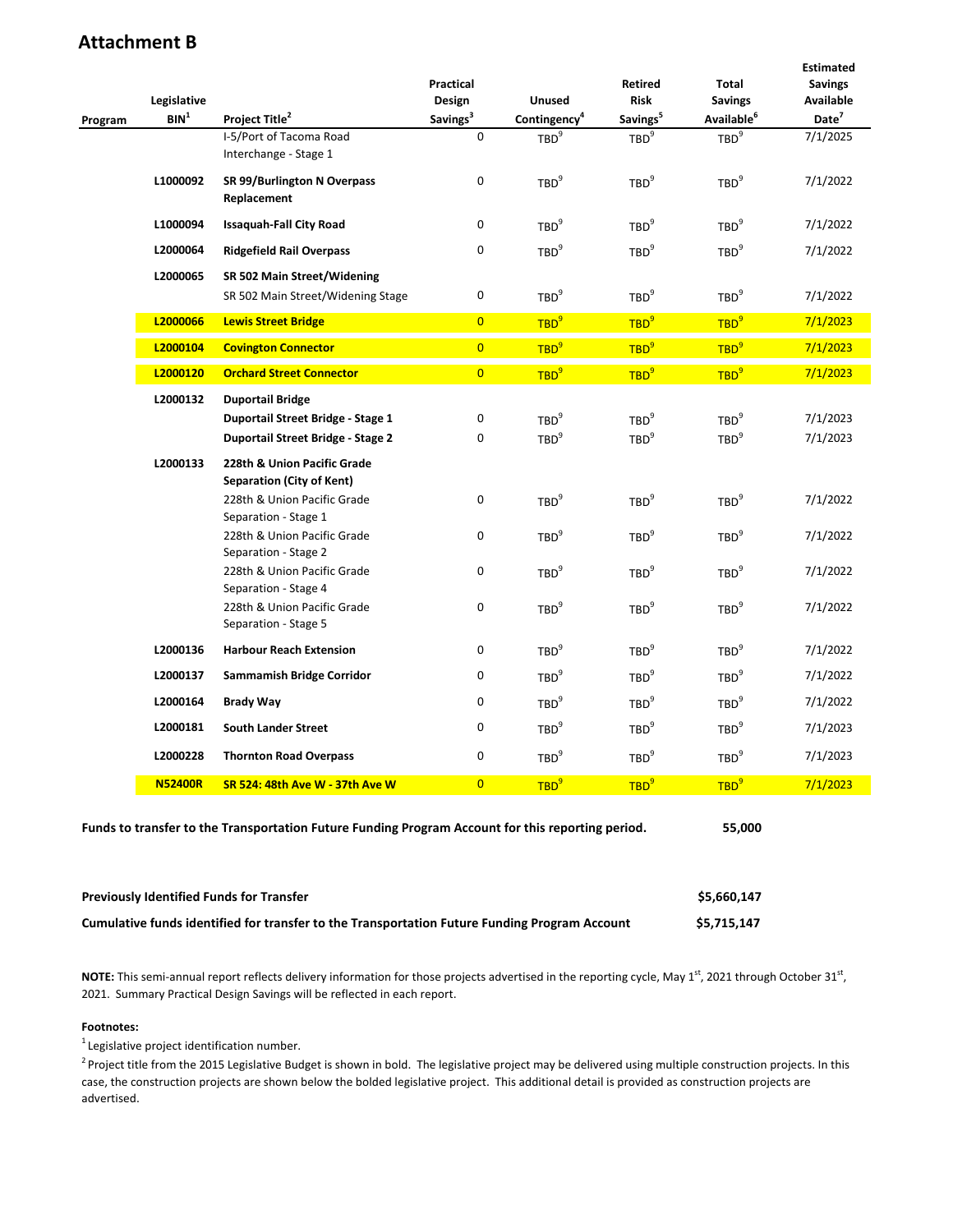|         |             |                      |                  |             |                |                  | <b>Estimated</b> |
|---------|-------------|----------------------|------------------|-------------|----------------|------------------|------------------|
|         |             |                      | <b>Practical</b> |             | <b>Retired</b> | Total            | <b>Savings</b>   |
|         | Legislative |                      | Design           | Unused      | Risk           | Savings          | <b>Available</b> |
| Program | BIN'        | <b>Project Title</b> | Savings          | Contingency | Savings        | <b>Available</b> | Date             |

<sup>3</sup> Practical design savings are reported shortly following construction advertisement; prior to the completion of construction. Practical solutions are calculated by comparing the legislative uninflated project cost estimate with the uninflated project estimate at advertisement or release of a Request for Proposal (RFP) for design-build projects. The two uninflated project estimates are stated in the same year current dollars for calculating the practical design savings exclusive of inflationary impacts.

 $^4$  Contingency funds established with each construction project consistent with WSDOT policy and standard industry practice. Unused contingency funds will be reported at the completion of the project.

<sup>5</sup> Risk reserves are established for larger construction projects for identified potential construction delivery risks, consistent with WSDOT policy and standard industry practice. Risks that are unrealized are retired and the funding remains on the legislative identified project until completion of the entire legislative scope of work is completed. Unused risk reserves will be reported at the completion of the project.

 $6$  Total savings available represents the unused funding available at the completion of the entire legislative scope of work on a project. This amount reflects the funding that the treasurer must transfer from the Connection Washington Account or the Multimodal Transportation Account to the Transportation Futures Funding Program Account.

 $^7$  Estimate savings available date reflects the anticipated date in which the savings will be available for transfer. It is based on the date in which the project or BIN is anticipated to be complete.

 $8$  Connecting WA funded the construction phase only. No Practical Design Savings are calculated for construction only projects.

 $9$  The project is currently in construction. Actual savings for unused contingency, unused risk, and savings available to transfer will be known when project is completed for PINs. Actual savings for BINs will be known when all projects in the BIN are complete.

 $10$  Information on Connecting WA projects managed by local jurisdictions is self-reported by the local jurisdiction.

 $11$  Contribution to Local project. No Practical Design Savings are calculated for contribution only projects.

 $12$  Study only. Practical Design Savings are not calculated for studies.

<sup>13</sup>After the July 2021 report was created an additional \$55,000 was realized within the Right-of-Way phase of the SR 20/Sharpes Corner Vicinity Intersection project (L1000112). The original total project savings of \$79,464 was reported and transferred in the July 2021 report. The new Total Project Savings for this project is now \$134,464.

**Indicates updated information since last report.**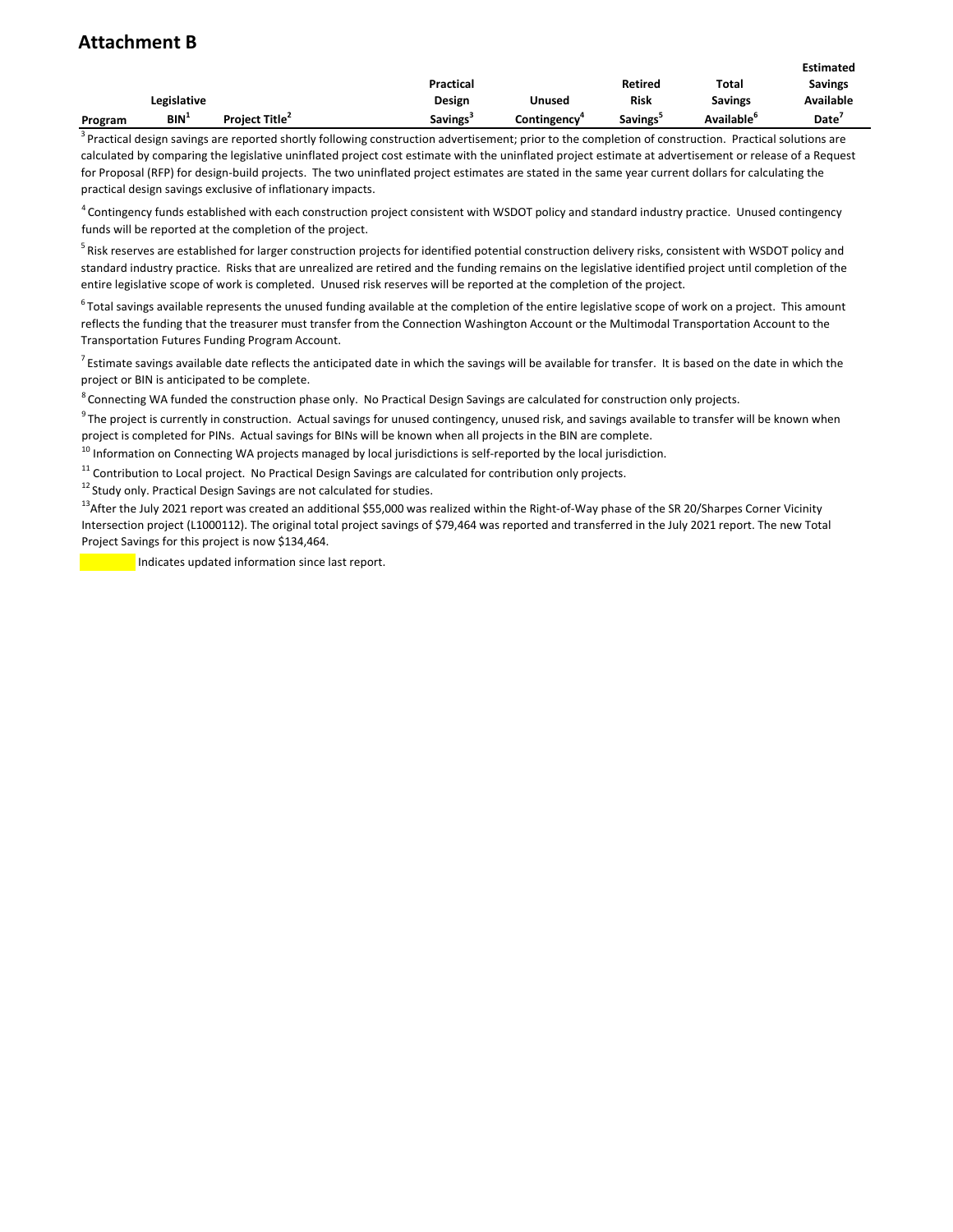## **Practical Design Report Background, Assumptions and WSDOT Efforts to Implement Practical Design**

## **Background**

As part of the Connecting Washington transportation revenue package passed by the Legislature and signed by the Governor in July 2015, Engrossed Substitute House Bill (ESHB) 2012 was enacted and codified as RCW 47.01.480 and RCW 47.01.485. This law provides direction on performance and reporting expectations on implementing practical design for CW-funded projects. The law requires two reports to be prepared; a semi-annual report submitted July 1 and January 1 identifying practical design savings, retired risk and unused contingencies. The second report is required annually with the department's budget submittal and includes the savings mentioned above plus the addition of savings generated through scope changes, associated impacts on risk and changes in the cost of materials.

This letter is in response to the semi-annual report, which requires information on practical design savings, unused risk reserves, unused contingency, and identification of savings for the State Treasurer to transfer from the Connecting Washington Account to the Transportation Future Funding Program Account. If no savings are identified to be transferred at the time of reporting, an estimated date for savings to materialize is provided. The specific language for the semi-annual report is as follows:

RCW 47.01.480 (2)(b) - *Beginning July 1, 2016, the department must submit a report to the state treasurer and the transportation committees of the legislature once every six months identifying the amount of savings attributable to the application of practical design, retired risk, and unused contingency funding, and report when the savings become available. The state treasurer must transfer the available amounts identified in the report to the transportation future funding program account created in RCW 46.68.396.*

Furthermore, the law outlines the basic methodology associated with how the practical design savings element of the report should be calculated. The following is an excerpt from the law:

RCW 47.01.480 (1)(c) *- To determine the savings attributable to practical design, each connecting Washington project must be evaluated. For design-bidbuild projects, the evaluation must occur at the end of the project design phase. For design-build projects, the evaluation must occur at the completion of thirty percent design…*

Given the above direction, the reporting requirements associated with this semi-annual report include elements which are to be reported at the completion of the project design phase (savings attributable to practical design) and project construction (retired risk and unused contingency funding). Since WSDOT often delivers legislative line-item projects using multiple construction contracts, the final reporting element (savings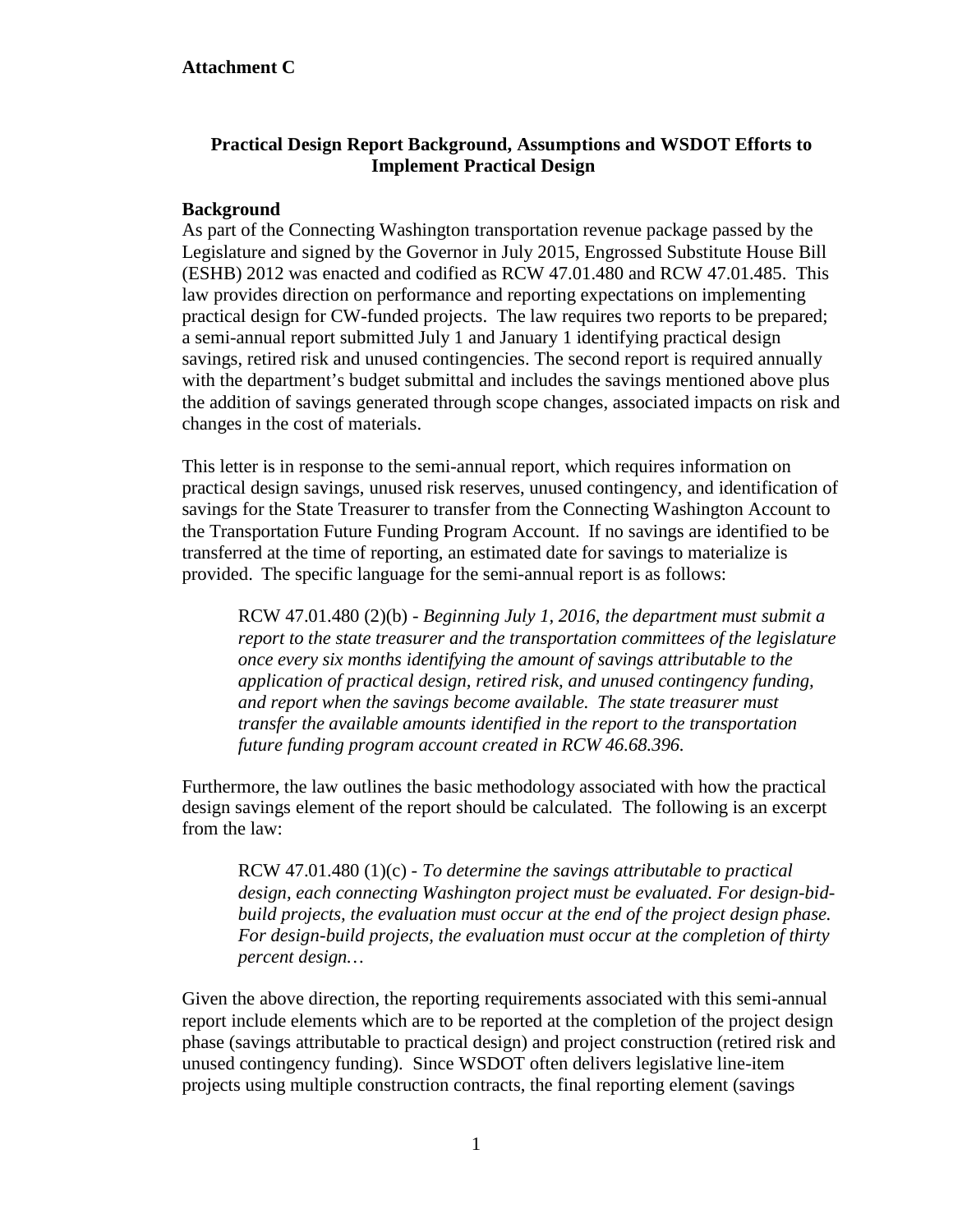available to transfer) will not be available until the last construction contract to deliver the legislative line-item project has been completed.

It should be noted that this report does not convey a complete summary of events associated with the quality, efficiency, and/or challenges of project delivery. For example, the report does not include information comparing the winning project bid to the engineers estimate at contract award and the risks, which are either mitigated or materialized. WSDOT assumes that other existing reporting mechanisms will provide this additional information on project delivery.

The report includes Connecting Washington line-item projects in the following programs: Highway Construction Improvement and Preservation, Washington State Ferries Capital, Rail Capital, Facility Capital and Local Programs Capital as reflected on the latest legislative project list once design is completed. Programmatic items included in the legislative project list such as the Highway System Preservation, fish barrier removal, ferry vessel and terminal preservation, grant programs for bicycle/pedestrian, transit and rail projects are assumed to be fixed levels of investment intended to deliver as much of the identified work as possible over the 16-year period. Therefore, programmatic entries will not be included in this report. Additionally, to capture the savings attributable to practical design decisions, WSDOT will remove the impact of inflation from the calculation of project savings. The detailed information in these reports will capture practical design savings based on a constant dollar comparison between the original (uninflated) legislative project budget and the (uninflated) project estimate at the time of advertisement. Furthermore, WSDOT assumes that the issuance of the Request for Proposal (RFP) represents completion of 30 percent design for calculating the savings attributable to practical design on design-build projects. Additional assumptions associated with this report include:

- Projects that have already been designed using non-CW funding and have only construction funded through CW will not have any practical design savings reported. Savings from these projects will be reflected in other currently required reporting elements.
- Projects where CW does not complete the design will be reported at the end of the design phase, or when available funding is used. Other required reporting elements will not be reported on until construction funding becomes available.
- Planning studies for which there is unused funding will be included in this report at the conclusion of the study.
- Local projects will be "self-reported" by the local jurisdiction to WSDOT's Local Programs Office and will be compared to the most recent available project cost estimate.

#### **Implementing Practical Solutions throughout WSDOT**

Practical solutions strategies (which included practical design) are applied throughout the project development and delivery process. Where practical solution refinements are identified in the process will determine if savings are the result of cost avoidance (i.e. an